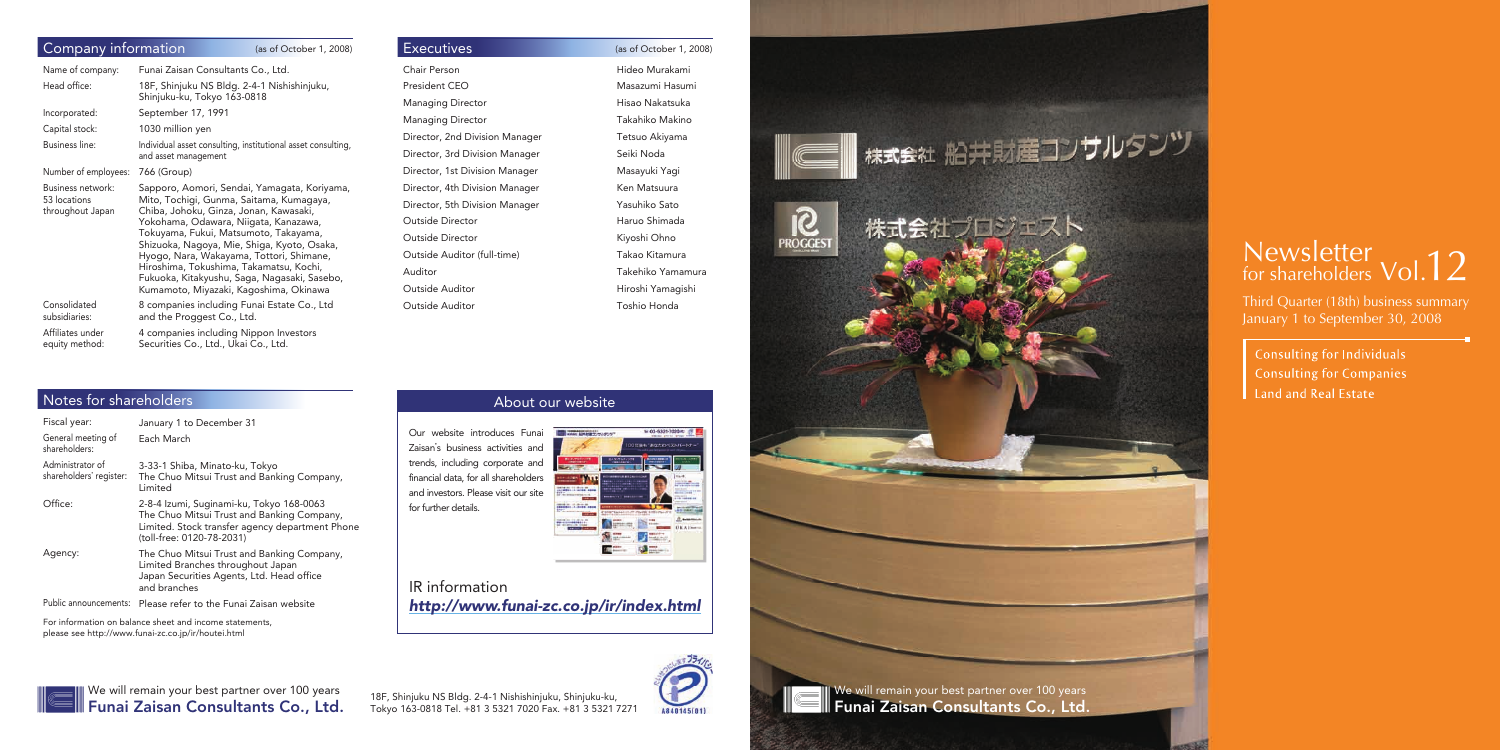

### **Nationwide Network** 63 bases as of October 2008

# We will remain your best partner over 100 years for comprehensive individual consulting



■Funai Zaisan Consultants Co., Ltd. Sendai ■Funai Zaisan Consultants Co., Ltd. Fukushima ■Funai Zaisan Consultants Tsuchida Management ■Funai Zaisan Consultants Aomori Support ■Funai Zaisan Consultants Asahi Accounting ■Funai Zaisan Consultants Sanbe Accounting

#### Hokkaido, Tohoku

#### Kyushu, Okinawa

- ■Funai Zaisan Consultants Co., Ltd. Kyoto
- ■Funai Zaisan Consultants Co., Ltd. Osaka ■Funai Zaisan Consultants Co., Ltd. Hyogo
- ■Funai Zaisan Consultants Co., Ltd. Nara
- ■Funai Zaisan Consultants Nishioka
- ■Funai Zaisan Consultants Shiga Support
- ■Funai Zaisan Consultants Hirose
- ■Funai Zaisan Consultants Mie Support

■Funai Zaisan Consultants Co., Ltd. Fukuoka ■Funai Zaisan Consultants Co., Ltd. Nagasaki ■Funai Zaisan Consultants Co., Ltd. Kumamoto ■Funai Zaisan Consultants Co., Ltd. Okinawa ■Funai Zaisan Consultants Kagoshima Support ■Funai Zaisan Consultants Sasebo Support ■Funai Zaisan Consultants Miyazaki Support ■Funai Zaisan Consultants Kitakyushu Support ■Funai Zaisan Consultants Saga Support

Kinki

# **Contents**

Message from Business results Close Up  $\cdot \cdot$  $TOPICS$  ....... Company Info,

■Funai Zaisan Consultants Co., Ltd. Hiroshima ■Funai Zaisan Consultants Co., Ltd. Tokushima ■Funai Zaisan Consultants Co., Ltd. Takamatsu ■Funai Zaisan Consultants Kochi Support ■Funai Zaisan Consultants Tottori Support ■Funai Zaisan Consultants Shimane Suppo

#### Kanto, Koushinetsu



| Funai Zaisan Consultants Co., Ltd. Tochiqi     |
|------------------------------------------------|
| Funai Zaisan Consultants Co., Ltd. Gunma       |
| Funai Zaisan Consultants Co., Ltd. Saitama     |
| Funai Zaisan Consultants Co., Ltd. Keiyo       |
| Funai Zaisan Consultants Co., Ltd. Jyohoku     |
| Funai Zaisan Consultants Co., Ltd. Tokyo Ginza |
| Funai Zaisan Consultants Co., Ltd. Yokohama    |
| Funai Zaisan Consultants Co., Ltd. Kawasaki    |
| Funai Zaisan Consultants Co., Ltd. Nagano      |
| Funai Zaisan Consultants Masuyama Soken        |
| Funai Zaisan Consultants MMG                   |
| Funai Zaisan Consultants Niigata Support       |
| Funai Zaisan Consultants Shounan Support       |
| Funai Zaisan Consultants Equchi Management     |
|                                                |

#### Chugoku, Shikoku

#### Tokai, Hokuriku

We would like to thank you for holding the Company's stock in your valuable asset portfolios and request your continued support.

| Funai Zaisan Consultants Co., Ltd. Kanazawa  |
|----------------------------------------------|
| Funai Zaisan Consultants Co., Ltd. Shizuoka  |
| Funai Zaisan Consultants Co., Ltd. Nagoya    |
| Funai Zaisan Consultants Tokai Support       |
| Funai Zaisan Consultants Uesaka CPA          |
| EFunai Zaisan Consultants Kimura Keiei Brain |
| Eunai Zaisan Consultants Tomiyama Support    |

| m the President model of the President of the University of the President of the University of the President |
|--------------------------------------------------------------------------------------------------------------|
|                                                                                                              |
|                                                                                                              |
|                                                                                                              |
| , Executives, Notes for shareholder  Back cover                                                              |

Message from the President

"Further growth and development" are the topics that captivate our minds at Funai Zaisan Consultants. Only recently, we have implemented management integration with Proggest Holdings Ltd. ̶ management integration, that means positive catalytic effects from combining different cultures and solutions. As Japan's leading property and finance consulting company, Funai Zaisan Consultants will work to become a group of genuine professionals formed by qualification holders such as certified public accountants and tax attorneys, etc., and real estate consultants.

With society moving into a period of great change, continuous transformation is a feature of our time. For individual investors, this pertains to the bifurcation of real estate markets and the conceptual shift from saving to investment. For business enterprises and their owners, it shows in new legislation such as the Company Law and the Financial Instruments and Exchange Law, as well as frequent revisions to accounting rules and tax regulations. The Company has long understood that the change of the times holds valuable opportunities and in so doing has accomplished further growth, as have you, the Company's shareholders. In order to enhance our consulting for corporate clients, in October 2008, the Company implemented management integration with Proggest Holdings Ltd, a group of finance consulting specialists for business enterprises and their owners.

In challenging times like today, the need for an independent consulting company that acts from the perspective of the client can only increase. At Funai Zaisan Consultants we aim to create a company for which there is a need in society, contribute to the pursuit of happiness on the part of clients, shareholders, and employees, and become Japan's top-scale, independent comprehensive property and finance consulting company.

## President & CEO Masazumi Hasumi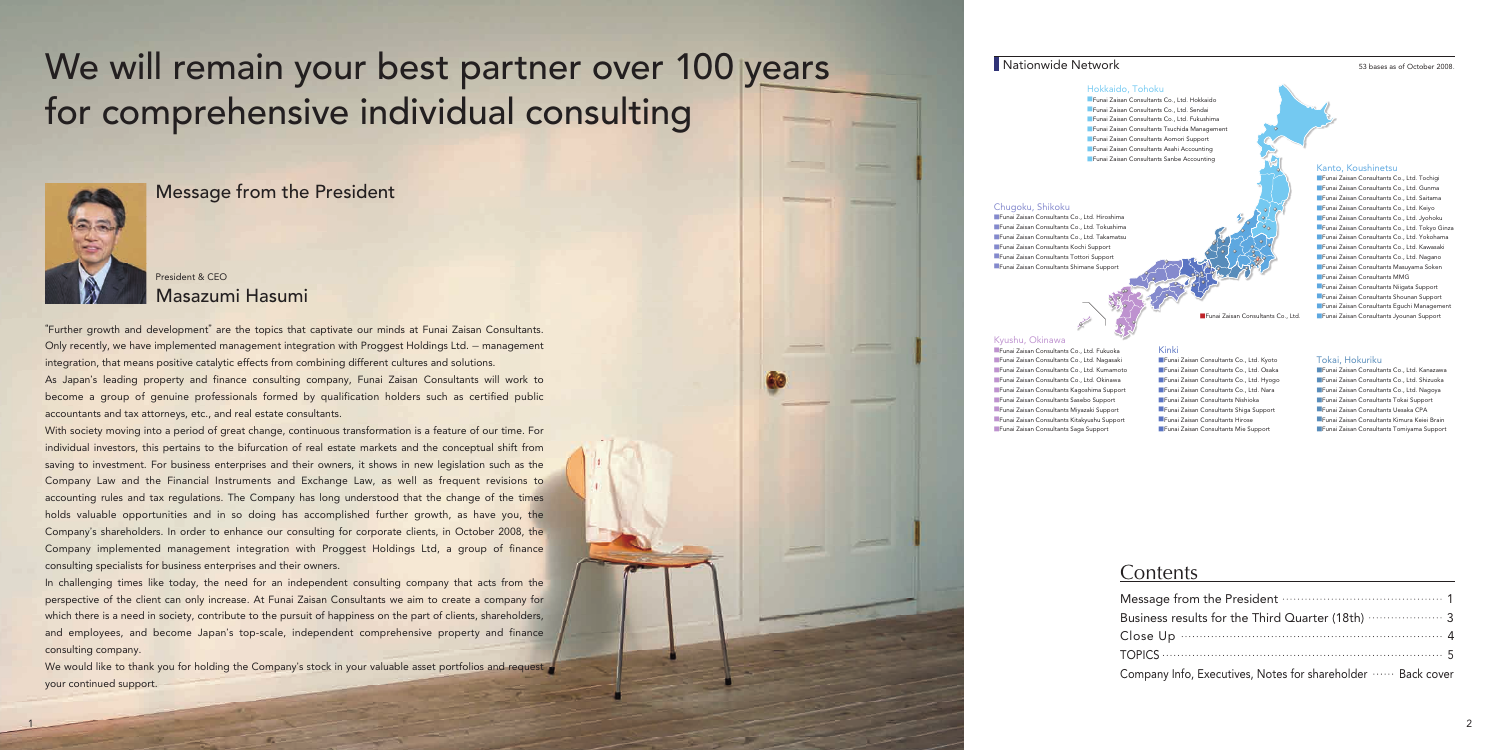The Company has introduced a proprietary appraisal system and has been helping clients with the acquisition of yield-bearing real estate at appropriate prices.

The Japanese economy in the term under review was impacted both by the securities market dislocation caused by the US subprime mortgage problem and the high energy and raw materials prices, without even tentatively regaining control over the disrupted financial economy.

In this environment, with the objective of strengthening our consulting operations, plans proceeded for management integration with Proggest Holdings Ltd. and on October 1 the Company started out with a new structure.

As to the financial results during the period under review, revenues from real estate transactions fell to 8,043 million yen, which was 2,393 million less than in the previous year, with a significant contraction in the gross margin. This result was due to the further worsened environment of the real estate and construction sector connecting to an even more cautious approach of the Company in

decline of 70.1 percent). Currently, the variety of sales information available in real estate markets makes it difficult to judge what kind of real estate one should buy.

its real estate transactions.

By contrast, revenue and earnings in our core business line in property consulting reached 2,489 million yen, an increase of 446 million yen on the year, with an improved gross margin. This result was due to the launch of consulting for acquiring yield-bearing real estate in central urban locations for wealthy individuals, which gradually connected to contracts, after large-scale consulting projects in the first quarter.

As a result of the foregoing, for the period under review, operating revenue posted 11,569 million yen (reflecting a decline of 14.9 percent on the year), with operating income of 1,650 million yen (a decline of 40.9 percent), ordinary income of 1,057 million yen (a decline of 55.9 percent), and net income of 453 million yen (a

> At Funai Zaisan Consultants, when clients acquire real estate for income generation, we carefully check and analyze individual objects one by one from a neutral position. For each object, our proprietary appraisal system generates clear quantitative values. After a judgment concerning the object, negotiations are held repeatedly with the seller, so that the client acquires ownership of the real estate object at an appropriate price. Given how difficult it has become to acquire real estate for income generation in these times, we look to be a strong partner for our clients and provide quality services now and in the future.



While it is true that actual occupancy rates vary depending on the object, indications of prospective yields frequently assume full occupancy even if there are current vacancies. It is therefore essential to examine objects based on an analysis that uses accurate data with respect to appropriate rents and vacancy risks.

## Business Results



# real estate in central urban locations

### Acquiring yield-bearing real estate – Four important points to consider



#### Risk of long-term vacancies

16th period 17th period 18th period 18th period Third Quarter Third Quarter Third Quarter Full Year (plan)

16th period 17th period 18th period 18th period Third Quarter Third Quarter Third Quarter Full Year (plan)



### ■ Operating Income by Category

|                               | Previous Third Quarter (Jan. - Sep. 2007) |           | Current Third Quarter (Jan. - Sep. 2008) |           |                  | Projection of Full-Year 2008 Results |              |  |
|-------------------------------|-------------------------------------------|-----------|------------------------------------------|-----------|------------------|--------------------------------------|--------------|--|
|                               | Amount (Million yen)                      | Ratio (%) | Amount (Million yen)                     | Ratio (%) | Increase (%)     | Amount (Million yen)                 | Goal Met (%) |  |
| Income from asst consulting   | 2,023                                     | 14.9      | 2.489                                    | 21.5      | 23.0             | 3.096                                | 80.4         |  |
| Income from real estate deals | 10.436                                    | 76.8      | 8.043                                    | 69.5      | $\triangle$ 22.9 | 14,429                               | 55.7         |  |
| Income from sublease          | 831                                       | 6.1       | 857                                      | 7.4       | 3.2              | 1.117                                | 76.7         |  |
| Other income                  | 305                                       | 2.2       | 178                                      | 1.6       | $\triangle$ 41.5 | 389                                  | 45.8         |  |
| Total                         | 13.596                                    | 100.0     | 11,569                                   | 100.0     | $\triangle$ 14.9 | 19,033                               | 60.8         |  |

Once a building is roughly over ten years old, significant repair expenses arise. It is important to prepare a business plan with consideration of the status of property administration and medium and long-term maintenance and repair schedules.

#### Cost calculation of administrative charges and repair and maintenance expenses

It can happen that tenants suddenly terminate their leases, which implies not only calls for security deposit refunds but may also mean that projected revenue and income are not obtainable. It is therefore vital to get a grasp of the situation before an acquisition. Surveys and analyses should be carried out by the acquirer.

#### Identifying current tenant attributes

With property rents currently on the decline, already now there are many tenancies at rents above market prices in the surrounding vicinity. The appropriate rent level needs to be identified before the acquisition, and the acquisition decision must be examined based on that information.

#### Future rent declines

1,571

2,946

2,396

1,057

Net income of the current period

500 1,000 1,500 2,000

915

1,835

1,515

### **■Highlights of consolidated business results (unit: million yen)**

453

\*The projected figures appearing above reflect analysis based on information available at the time of preparation, and are subject to various uncertainties. Actual realized results may vary significantly from the above projections due to changes in business conditions and /or other factors.